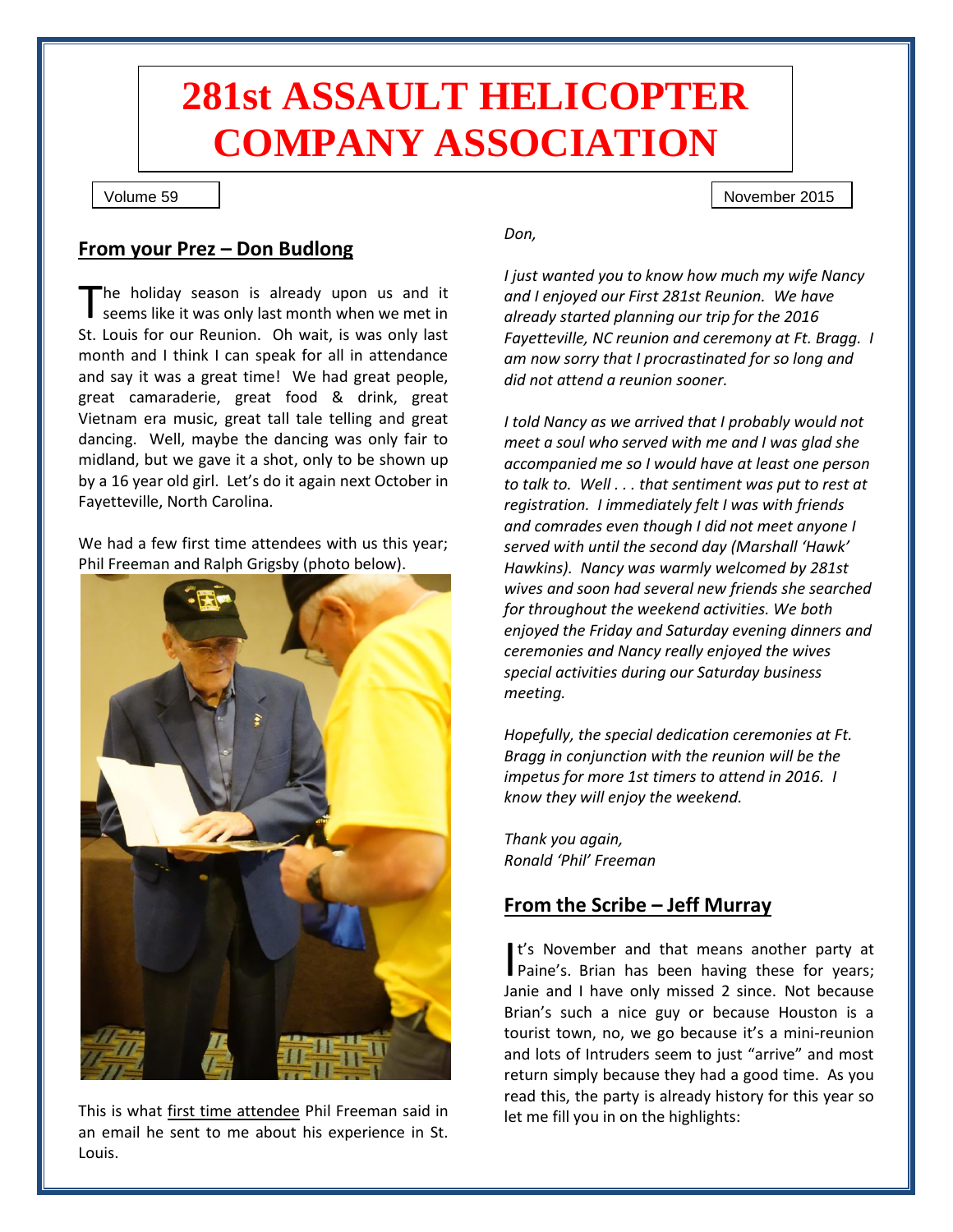The Camaraderie. 90% of the people there are either Intruders, Delta or Republicans, except for one lady friend of a friend who is still mad at Brian for some political slight of tongue (imagine that) but likes us so much she keeps coming back. She doesn't talk to Brian but she's there. If you've never sat in the middle of a group of Delta operators talking shop, let me tell you it can be an experience. The Intruders that show are all buddies and as we age it gets a bit more important to me to talk to these guys before I'm not around for them to talk to me. For example, the last time I talked to Jack Green was in Brian's back yard sipping a Jack and Coke at 10 am. Jack Green is no longer with us.

The routine. It's always the same and that's good; I'm not wired for change much anymore. We get there and sit in the yard and insult each other most of Friday afternoon and that night we go eat, usually at Rudi's for German food that is almost as good as the real thing. Rudi puts us at our own table and somehow we figure out the bill. Then we go back to Brian's, drink more then, adjourn to our hotels.

Saturday mornings, Mom Torbert fixes breakfast for anyone that shows up to eat. Then we adjourn to the porch and commence BS'ing and drinking. The ladies saddle up and go shopping. Brian breaks out more food around lunchtime, the stories get better and more people spontaneously appear, most of whom we immediately recognize. At dinner time his house and yard are full but not to worry, he has set up tables and tents and tons of chairs. Chester is usually leading the stories about this time. After dinner the crowd starts to thin out, everyone goes home and the hardy ones meet Sunday for brunch.

The Effort. Marilyn Paine (Brian's lovely wife) puts a lot of effort into this. Brian does as well but Marilyn is a saint. She decorates to the max, breakable stuff is all over the place but rarely gets broken, and she smiles the entire weekend. They feed between 30- 50 people, by themselves, and Brian can cook. You'll be in confession Monday morning for the sin of consumption.

It's fun. Why else would Intruders come from all over Texas, Louisiana, Georgia, NC, Tennessee, California and Kansas? Because it's a good time, it's a great way to relax, and you're with Intruders. That's why I show up.

## **From Your Veep – Will McCollum, VP**

#### **Reunion 2016**

he 2016 reunion is already shaping up to be a very busy and exciting time for all of us. The 2016 reunion is already shaping up to be a<br>very busy and exciting time for all of us.<br>Fayetteville and Fort Bragg, North Carolina is expecting us on the  $6<sup>th</sup>$ ,  $7<sup>th</sup>$  and  $8<sup>th</sup>$  of October, 2016. We checked out the local hotels in the area and selected the Double Tree by Hilton, located at 1965 Cedar Creek Road; just off of I-95. The hotel is easy to find and very accommodating.

The hotel room rate for our reunion is \$99.00 which includes an all you can eat breakfast buffet. The hotel has free shuttle service from the airport, plenty of free parking and a really nice **spa** and bar. In addition, the hotel will also allow us to purchase our own food and drinks for the hospitality room.

The keystone event for this reunion will be the unveiling and dedication of a  $281<sup>st</sup>$  memorial plaque (photo below) located in the US Army's Special Operations Command's parade field at Fort Bragg. The plaque is the last of several actions that clearly, for now and forever, designates your unit to be The US Army's First Special Operations Helicopter Company. The ceremony will be organized and conducted by the Special Operations Command and the Intruders and their guest will be special attendees This is recognition of the history you made.



According to a show of hands at our last reunion and the interest shown by others, it appears that we will have a large number of our members attending this event. So start planning now, mark your calendar and plan on being there, our reunion committee will make sure you have a great time. We will post reunion details on the Intruder website:  $281<sup>st</sup>$ .com

#### **The Book – "Above The Best"**

The story of your service in the  $281<sup>st</sup>$ , as told by you and your fellow intruders is now finished. The book is being proof read for the last time and it will be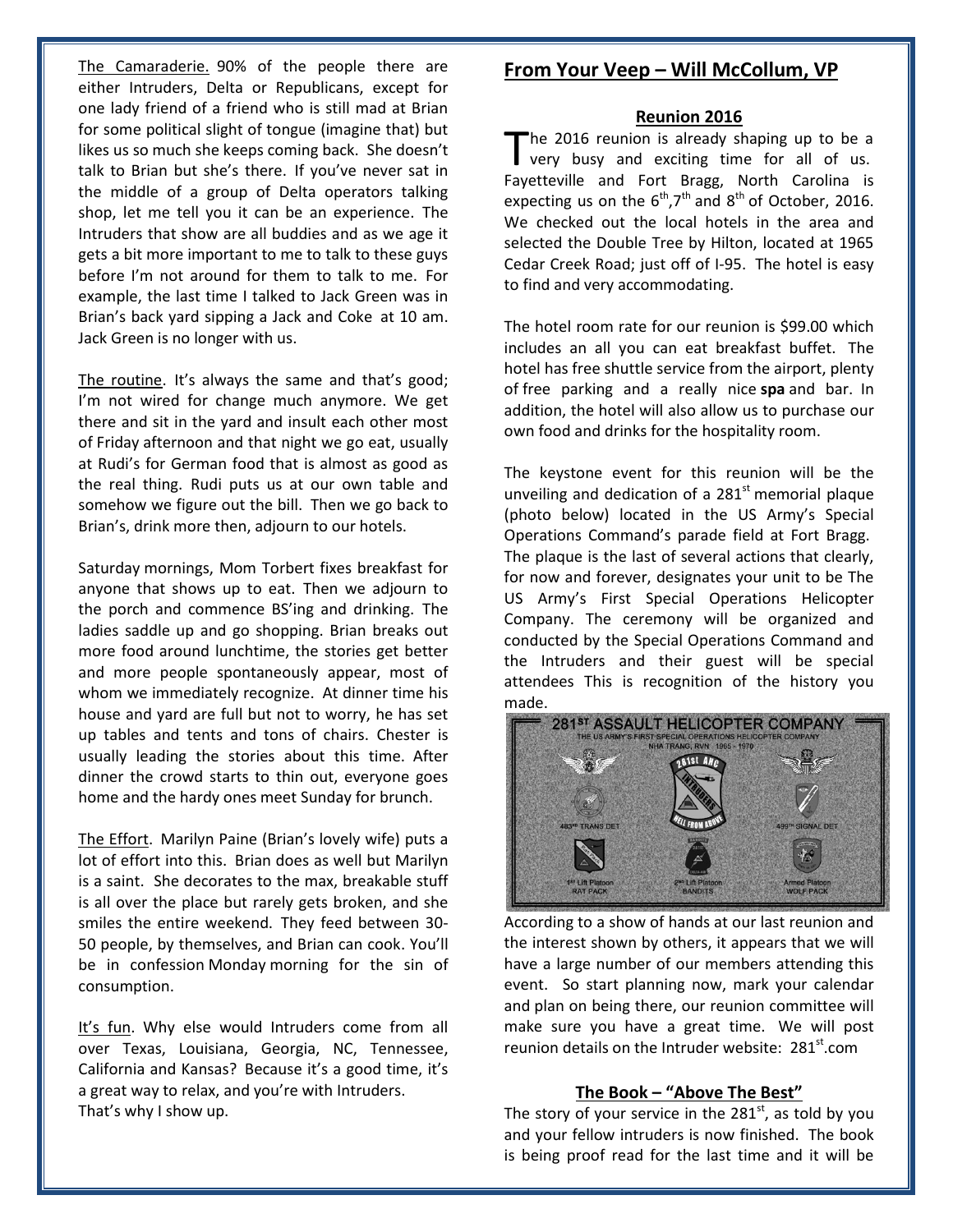going to the publisher within the next few weeks. The book, "Above The Best", will have approximately 350 pages, about 90 photographs, and as of now 95 stories written by Intruders and our friends. The Book will be a 6X9 hardback with a dust cover and will cost \$25.00 plus shipping. We encourage preordering as those who do so will be the first to receive it. The more books you order, the lower the shipping cost. The first 125 books received from our publisher will be specially numbered (X of 125). The first 125 Intruders to pre-order and pay for their order, will receive one of them. See attached book "Pre-Order Form". Hurry while they last.



Every man who served in the  $281<sup>st</sup>$  was a hero without regard to his duty position or the time period he served in. You worked with, and flew with, Fifth Special Forces soldiers who were the very best soldiers the US Army had. Jeff Murphy summed it up when he wrote. "Project Delta men were way more professional than I thought soldiers could ever be." We are confident that you and your family will enjoy the book "Above The Best". Watch our web site, HQ and Chat networks for the publication release date.

## **Sr. Member @Large – Bain Black**

hose of us in the Tar Heel State are excited to Those of us in the Tar Heel State are excited to<br>have the 2016 reunion in North Carolina. Everyone on the EB is looking forward to this special reunion where the  $281<sup>st</sup>$  is again recognized for our contribution to special operations. I always felt it an honor to be associated with the finest soldiers in the world, the members of Detachment B-52, Project

Delta, 5th SFG. **The ceremony at Fort Bragg on Friday October 7th, 2016 will again memorialize the relationship between the 281st and Project Delta.** Start planning now for the reunion you cannot miss.

I find that reunions go by so quickly that I don't accomplish everything on my checklist. Well, one thing you must make time for is a trip to the Airborne and Special Ops Museum in downtown Fayetteville. It is a magnificent museum housed in one of the most architecturally beautiful structures you could imagine. As you approach the facility, to your left you will see the memorial stone of the 281<sup>st</sup>, sitting there among the most celebrated



military units in our country's history. It is humbling. This wonderful military museum is located only 10- 15 minutes from our reunion hotel.

Ft. Bragg is the home of the JFK Special Warfare Center. In 1962 the Special Warfare Center established the Special Forces training group. Their mission included exploring and developing methods of infiltration and exfiltration. Sound familiar?

I found some of the information above as well as the following in Wikipedia:

Special operations forces (SOF) training is grounded in the SOF Truths:

- Humans are more important than hardware.
- Quality is better than quantity.
- Special-operations forces cannot be massproduced.
- Competent special-operations forces cannot be created after emergencies occur.
- Most special operations require non-SOF support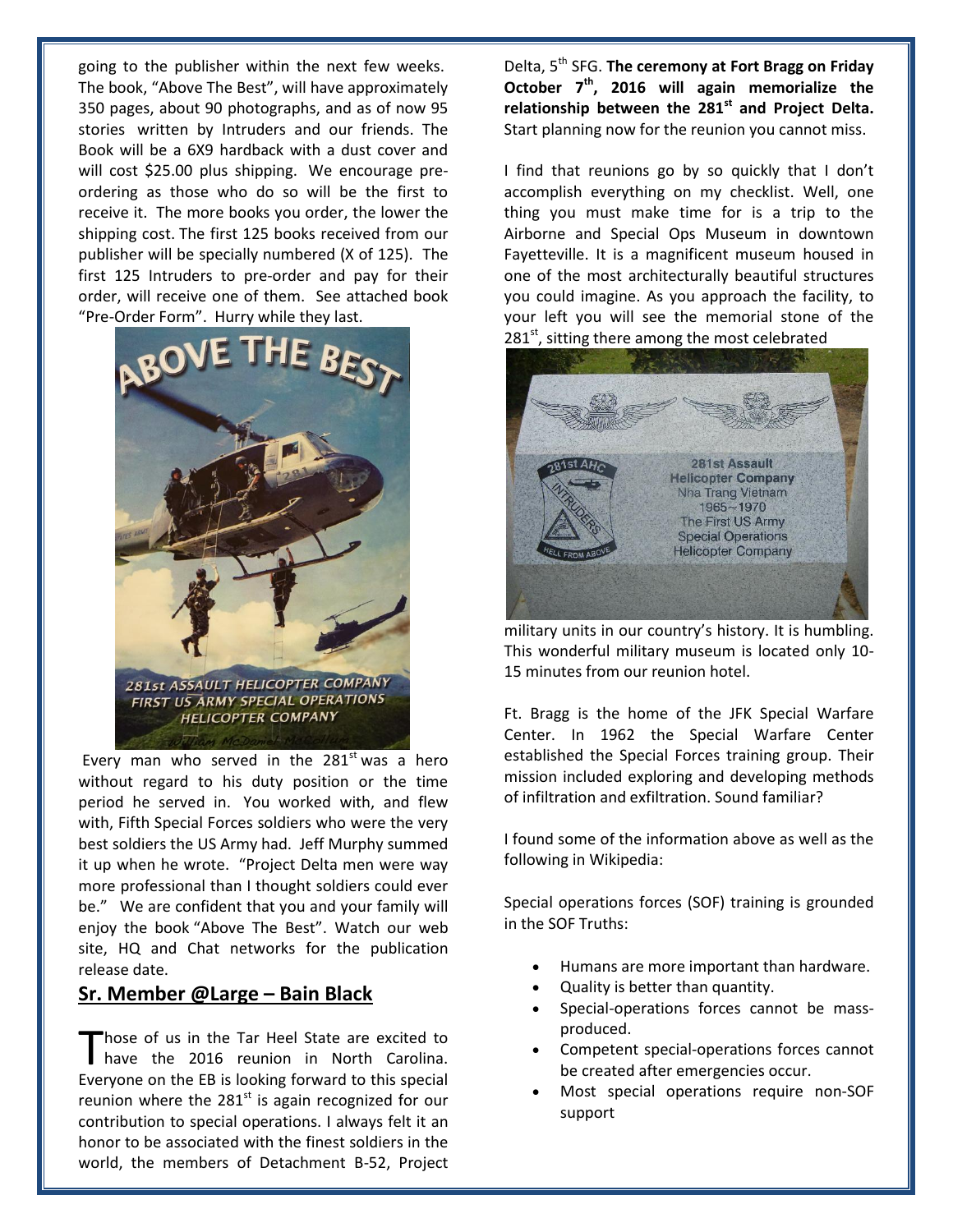Don't miss the opportunity to participate in this momentous occasion.

## **The PX Grunt - Jay Hays**

nother great reunion, this year celebrating our All registered attendees received a gold stylist / pen, now available through the PX at \$2.00 or 3 for \$5.00. The Anniversary Tee Shirt was yellow, the color of the Intruder background on our patch. We also had additional black Tee shirts; both are available from the PX. (see photo to the right) All went well with our new shirt and ball cap vendor. We were able to reduce the ball caps from \$20.00 to \$15.00. PX sales were above expectations thanks to the members in attendance. Inventory is still available for the Holiday gifts, please email me [jhays@haysenterprises.com](mailto:jhays@haysenterprises.com) or call [330-770-2278](tel:330-770-2278) to place an order.  $\sum_{50^{th}}$  Anniversary.

My Brother in law Dave Hartong took photos, some appear in this newsletter; all others can be seen on our Association website at the following address. [http://www.281st.com/281MemberArea/assn\\_reuni](http://www.281st.com/281MemberArea/assn_reunions/2015reunion/index.html) [ons/2015reunion/index.html.](http://www.281st.com/281MemberArea/assn_reunions/2015reunion/index.html) Dave, a former Army Captain served in Korea and is a retired Pharmacist who enjoys photography. You will see on our website he took several couples photos then photo shopped them into scenes from Viet Nam.

Scott Author did another great job as MC entertaining after the banquet. Richard Murray was there after back surgery that kept him from attending the last couple years. Richard feels we should change the reunion name to annual therapy, many agree as it is wonderful to see our comrades and wives.

Our new book "Above the Best" will be available through the PX and I have already received preorder deposits. At the reunion surveying attendees we had informal orders for 400 copies. See article in this Newsletter by Will McCollum.

Have a Happy Thanksgiving and a Blessed Merry Christmas.

## **From the Editor ….**

"his year's Intruder of the Year was Ed Haas. He is This year's <u>Intruder of the Year</u> was <u>Ed Haas</u>. He is<br>a past president of the Association and still remains very active. At our last two reunions Ed had made sure that our hospitality suite was fully stocked with food and drink. He can't dance, but Ellen sure can. Congratulations to Ed!

Ed is seen in the photo below (on the left) with Jack Mayhew (right). Both are sporting this year's new tshirts. You will notice that the "yellow" actually makes Jack look slimmer. So if the slender look is what you want, buy yellow.



Many of our members are still receiving this Newsletter via regular mail and that's OK. However, the Newsletter is "printed" in black & white for mailings. The above photo of Ed and Jack say it all "in color"? Also, when you receive this Newsletter in the mail, you can't click on the live links to the internet. For example, the link on the left side of this page connects you directly to our Association website where the 2015 Reunion Photos are posted. Lastly, the email version allows you make the photos larger; that helps if you can't find your glasses when reading the newsletter.

If you want to continue receiving the Newsletter by mail, that is fine. If you would like to receive it by email, please just let me know by email [donbudlong281@gmail.com.](mailto:donbudlong281@gmail.com)

## **Aircraft 113 Restoration Update**

Ed Duke had received the remainder of the parts needed to complete the restoration project. He now needs help with final assembly. If you can spare a few hours or days, please call Ed (936-291-9229 or 936-661-1516. The aircraft is at the H.E.A.R.T.S. Museum in Huntsville, TX. If you near that area, stop by and lend Ed a helping hand.